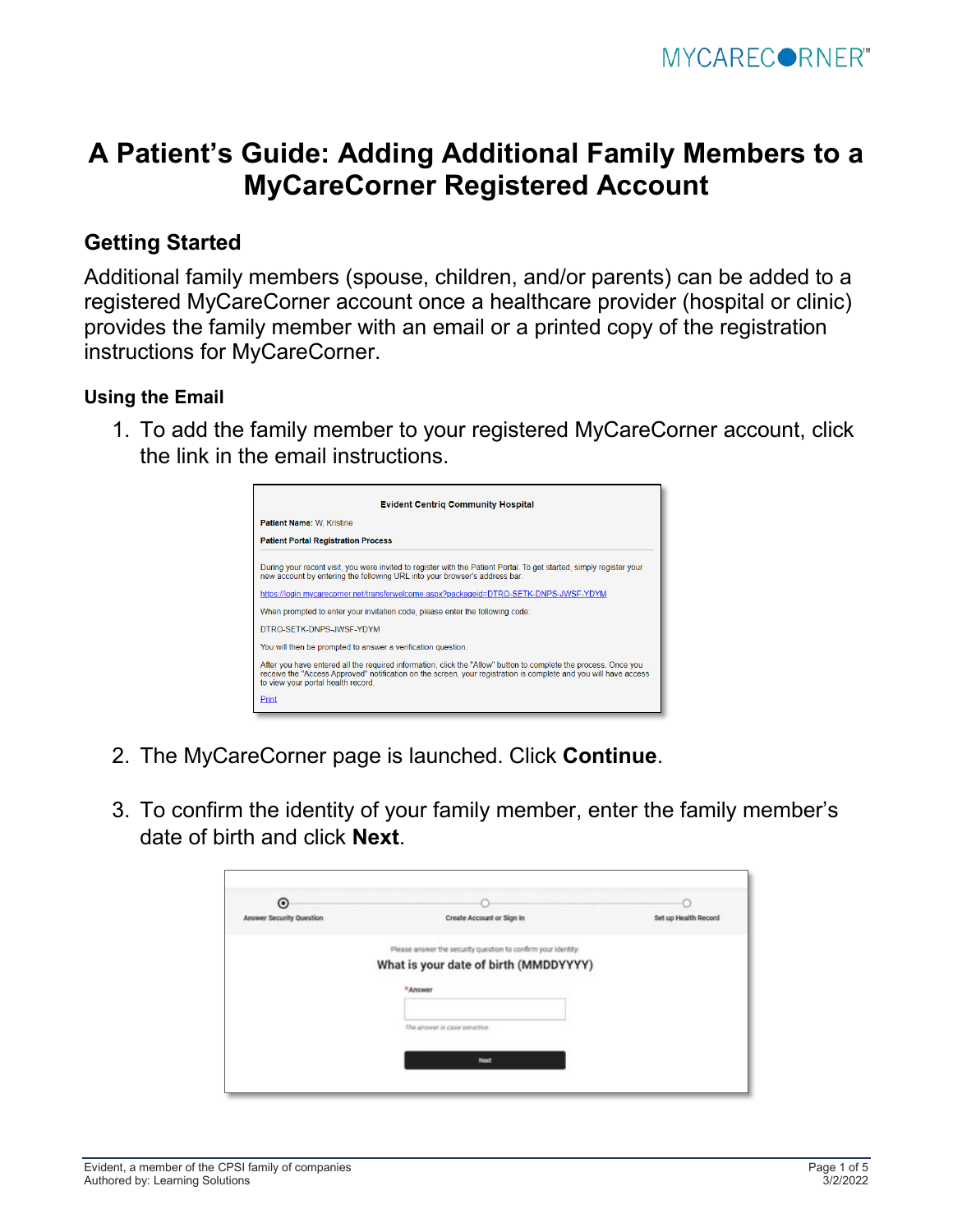- 4. A question is displayed*: Do you already have a MyCareCorner account?* Select **Yes**.
- 5. The Sign in box is displayed. Enter the registered account member's Email and Password and click **Sign In**.

| <b>Answer Security Question</b> | ⊙<br>Create Account or Sign In               |                  | president in<br>Set up Health Record |
|---------------------------------|----------------------------------------------|------------------|--------------------------------------|
|                                 | Sign in to Your Account                      |                  |                                      |
|                                 | Email                                        |                  |                                      |
|                                 | jim1@grh.com                                 |                  |                                      |
|                                 | Password                                     |                  |                                      |
|                                 |                                              | $\circ$          |                                      |
|                                 | Save in 1Password                            | Forgot Password? |                                      |
|                                 | Sign in                                      |                  |                                      |
|                                 | Don't have an account vet? Create an Account |                  |                                      |

6. An "invitation to access" page is displayed with the name of the person's health record that you are accessing.

| Create Account or Sign In | Set up Health Record                                                                                                                                                                                                                                                                                                                                                                                                                               |
|---------------------------|----------------------------------------------------------------------------------------------------------------------------------------------------------------------------------------------------------------------------------------------------------------------------------------------------------------------------------------------------------------------------------------------------------------------------------------------------|
|                           |                                                                                                                                                                                                                                                                                                                                                                                                                                                    |
| Record button.            |                                                                                                                                                                                                                                                                                                                                                                                                                                                    |
|                           | ↳<br>Jim Jefferson's Record                                                                                                                                                                                                                                                                                                                                                                                                                        |
|                           |                                                                                                                                                                                                                                                                                                                                                                                                                                                    |
|                           | Create New Record                                                                                                                                                                                                                                                                                                                                                                                                                                  |
|                           |                                                                                                                                                                                                                                                                                                                                                                                                                                                    |
| Finish                    |                                                                                                                                                                                                                                                                                                                                                                                                                                                    |
|                           | This invitation is to access Hudson Jefferson's health information<br>Select what health record to store Hudson Jefferson's health information in by choosing the health<br>record with the same name (if there is a record that matches this name, Connected Health Base<br>has already selected it for you). If you do not see this person's name, choose the Create New<br>Hudson Jefferson's Health<br><b>Information</b> from Patient Connect |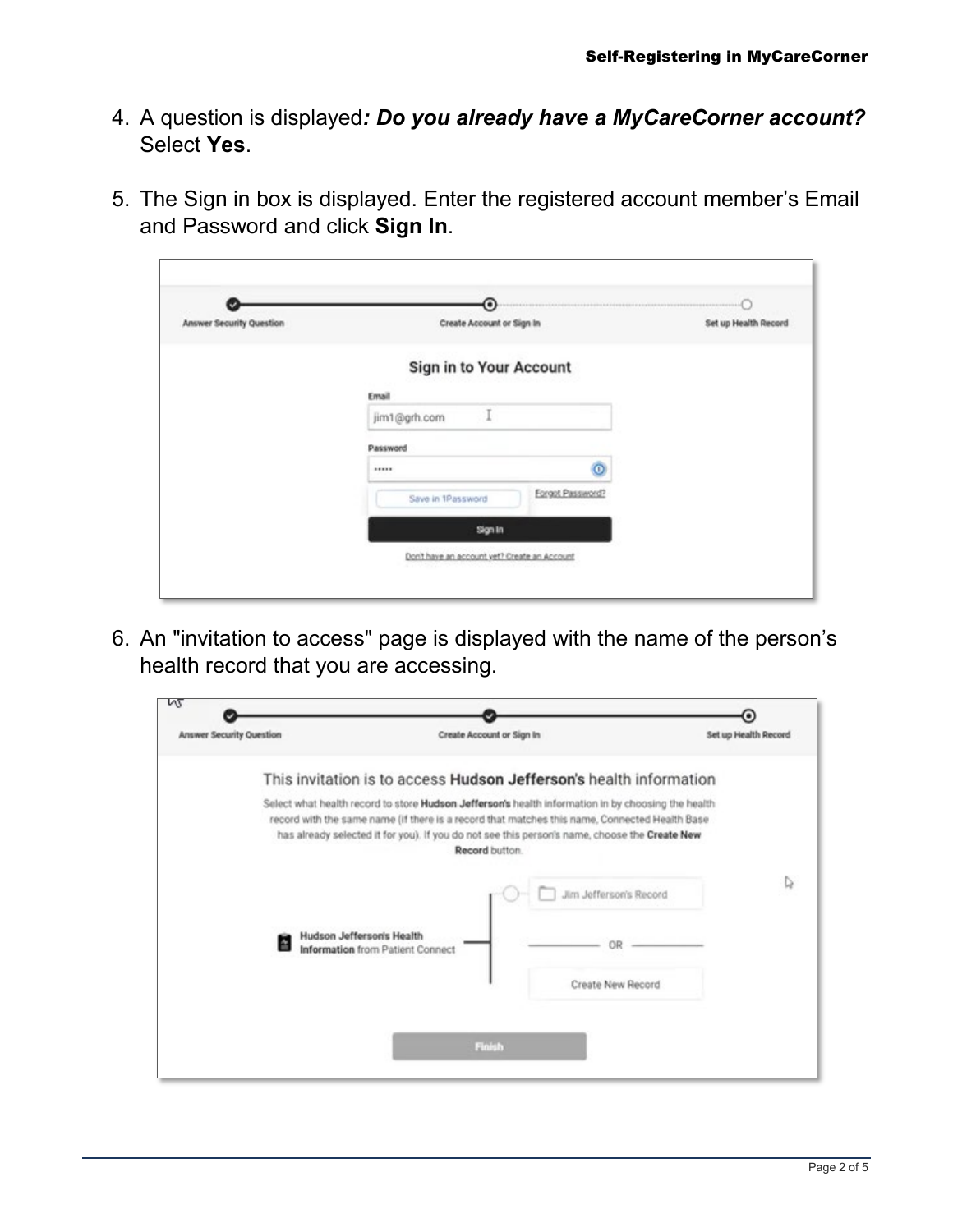- 7. At this point, you do not want to put the family member's health information into your health record, so we need to create a new record for the family member. Click **Create New Record**. (If you select your record, the system recognizes that the names are not the same and will present a confirmation message. If so, click **Cancel** to go back.)
- 8. On the Create Health Record screen, enter the First Name, Last Name, Relationship to You, Country, Zip Code, Sex, and Date of Birth of the family member's record you are adding. Click **Next**.

|                                   | <b>Create Health Record</b> |                     |   |
|-----------------------------------|-----------------------------|---------------------|---|
|                                   |                             | * = mandatory field |   |
| Profile Image                     |                             |                     |   |
| Choose File No file chosen        |                             |                     |   |
| <b>First Name</b>                 |                             |                     |   |
| Hudson                            |                             |                     |   |
| <b>Last Name</b>                  |                             |                     |   |
| Jefferson                         |                             |                     |   |
| Relationship to You               |                             |                     |   |
| Son                               |                             |                     |   |
| Country/Region                    |                             |                     |   |
| <b>United States</b>              |                             |                     |   |
| Postal Code/Zip Code              |                             |                     |   |
|                                   | Ĩ.                          |                     |   |
| * Sex                             |                             |                     |   |
| ○Female ○Male ○I'd rather not say |                             |                     |   |
| * Date of Birth                   |                             |                     |   |
| MM/DB/YYYY                        |                             |                     | π |
|                                   | Next                        |                     |   |
| $\leftarrow$ Back                 |                             |                     |   |

9. The authorization screen is displayed. Select **Authorize**.

| Jefferson's health information to:                                                        | Patient Connect wants to access Hudson |
|-------------------------------------------------------------------------------------------|----------------------------------------|
| Wew health info                                                                           |                                        |
| Add or change health info                                                                 |                                        |
| Access 88 types of health information<br>View what health information the app will access |                                        |
| Back.                                                                                     | Authorize                              |
| Privacy Policy                                                                            | Tenns of Use                           |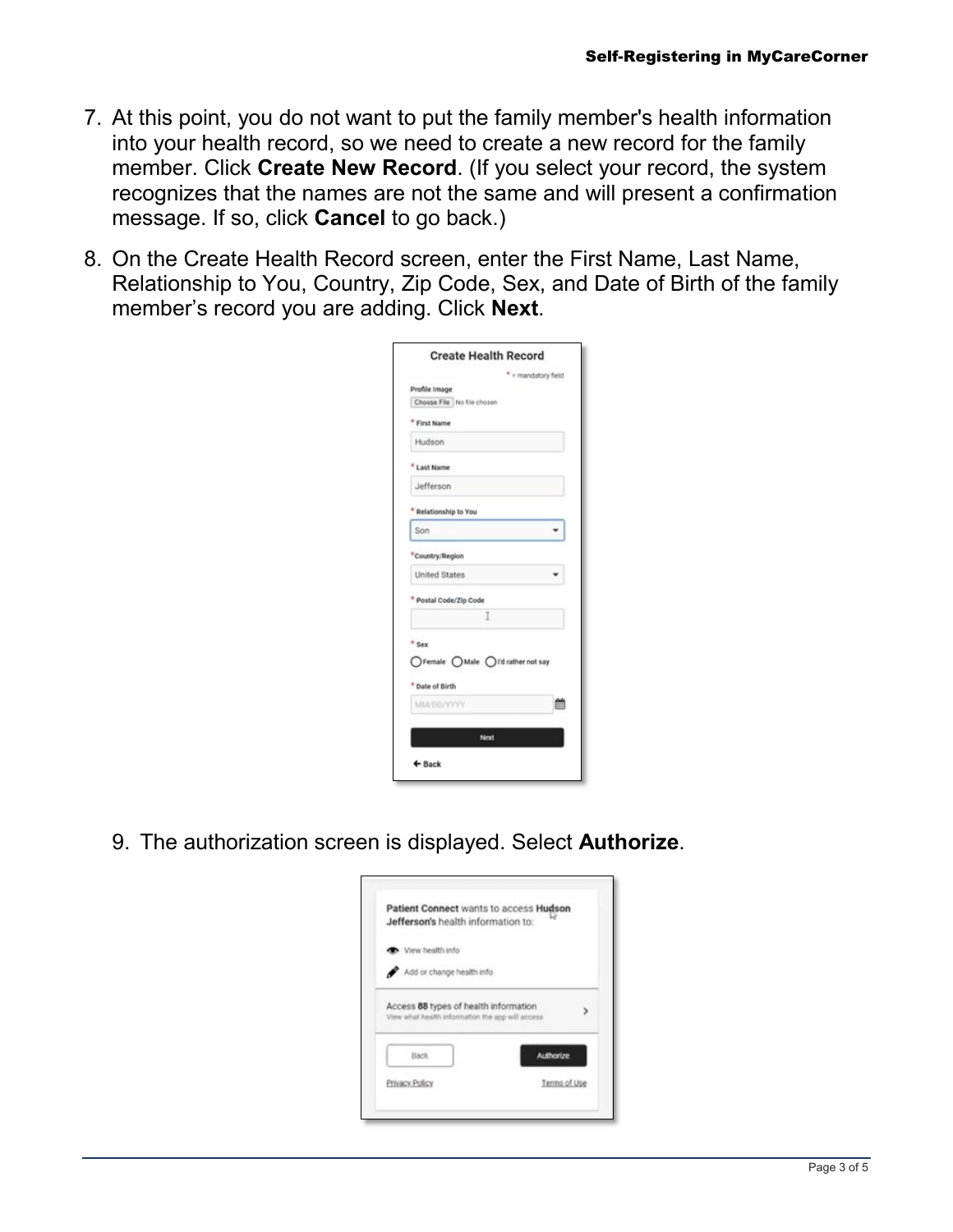10. The Access Approved screen is displayed. Click **Home.** Now, both records are displayed. Select the record that you'd like to view.



11. Once in a health record, you can switch the view to other records linked to your account. Click the circle with your initials on it (in the upper-right corner of the screen). Other records that you have linked are displayed. Click a name to switch the view.

| MYCARECORNER"                                                                                                                 | Home                                                                             |                                                                                                                                                                          |                                               | <sup>2</sup> Give Feedback<br><b>O</b> Get help<br>OR                                                                    |  |
|-------------------------------------------------------------------------------------------------------------------------------|----------------------------------------------------------------------------------|--------------------------------------------------------------------------------------------------------------------------------------------------------------------------|-----------------------------------------------|--------------------------------------------------------------------------------------------------------------------------|--|
| $\widehat{\omega}$ Home<br>$\boxed{\underline{\mathcal{E}}}$ Health Record $\sim$<br>Medical Readings<br>olo Healthy Living v | 08:45 AM<br>3/31/2022<br>$\mathbf{r}$<br>÷<br><b>Upcoming Appts</b><br>Dr. Smith | 02:41 PM<br>9/9/2020<br><b>BP</b><br>$\underset{\scriptscriptstyle{\bullet\text{ Out of range}}}{{158}}\underset{\scriptscriptstyle{\bullet\text{ Out of range}}}{{82}}$ | 朋<br><b>Lab Results</b>                       | Sign Out<br>OR<br>Oliver Roth<br>$\rm{HC}$<br>Helen Clark                                                                |  |
| Communication<br>画<br>$\sim$<br>Center                                                                                        | ☜<br>Messages                                                                    | $\overline{\phantom{a}}$<br>ቀ<br>Allergies                                                                                                                               | <b>Blood Glucose</b><br>No new data available | Manage My Account<br>Manage Health Devices<br>All Profiles<br>Share Record<br>My Profile<br>Health Information Audit Log |  |
|                                                                                                                               | 오<br>Conditions                                                                  | Encounters                                                                                                                                                               | Ę<br>Height                                   | Emergency Access<br>Immunizations                                                                                        |  |
|                                                                                                                               | Procedures                                                                       | ᇹ<br>Reminders                                                                                                                                                           | ₩<br><b>Vital Signs</b>                       | 11/11/2020<br>03:04 PM<br>ົ<br>11<br>Weight<br>194.9989ths                                                               |  |

## **Using the Printed Instructions**

1. To add the family member to your registered MyCareCorner account, enter the URL from the printed invitation into the browser window.